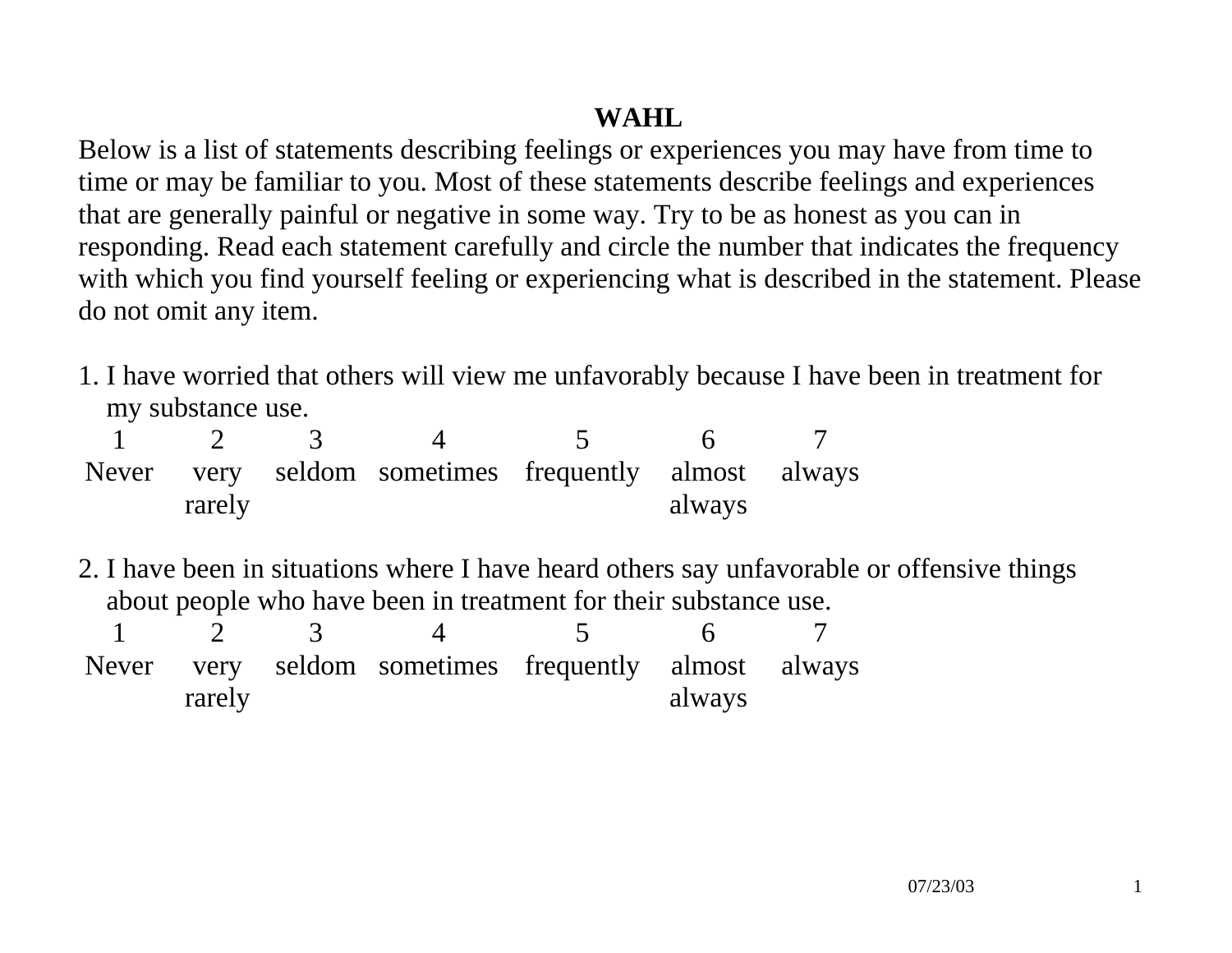3. I have seen or read things in the mass media (e.g., television, movies, books) about people who have been in treatment for their substance use that I find hurtful or offensive.

|        |  | Never very seldom sometimes frequently almost always |        |  |
|--------|--|------------------------------------------------------|--------|--|
| rarely |  |                                                      | always |  |

4. I have avoided telling others outside my immediate family that I have been in treatment for my substance use.

|        | Never very seldom sometimes frequently almost always |        |  |
|--------|------------------------------------------------------|--------|--|
| rarely |                                                      | always |  |

5. I have been treated as less competent by others when they learned I have been in treatment for my substance use.

| rarely |  | Never very seldom sometimes frequently almost always | always |  |
|--------|--|------------------------------------------------------|--------|--|